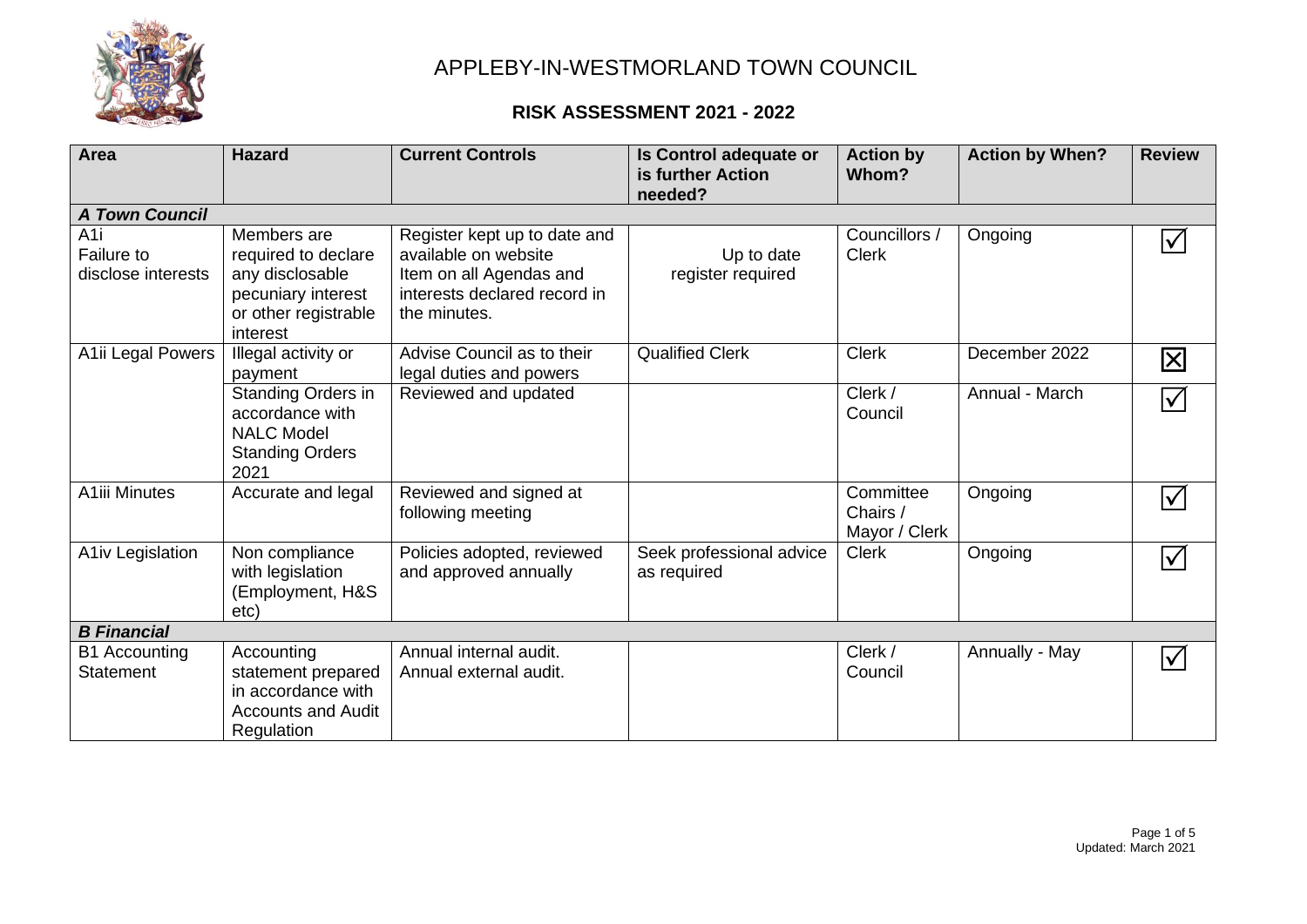

| <b>Area</b>                        | <b>Hazard</b>                                                                              | <b>Current Controls</b>                                                    | Is Control adequate or<br>is further Action<br>needed?                | <b>Action by</b><br>Whom? | <b>Action by When?</b> | <b>Review</b>                   |
|------------------------------------|--------------------------------------------------------------------------------------------|----------------------------------------------------------------------------|-----------------------------------------------------------------------|---------------------------|------------------------|---------------------------------|
| <b>B2 Financial</b><br>Regulations | In accordance with<br><b>NALC Model</b><br>Financial<br><b>Regulations</b><br>January 2016 | Reviewed and updated                                                       |                                                                       | Clerk /<br>Council        | March                  | $\blacktriangledown$            |
| <b>B3</b> Internal<br>Controls     | Precept determined<br>by adequate<br>budgetary process                                     | Agreed at Council and<br>minuted                                           |                                                                       | Clerk /<br>Council        | January                | $\blacktriangledown$            |
|                                    | Appropriate<br>accounts kept<br>properly                                                   | Utilise accounting software                                                |                                                                       | <b>Clerk</b>              | Monthly                | $\blacktriangledown$            |
|                                    |                                                                                            | Progress against budget<br>reviewed                                        |                                                                       | Finance<br>Committee      | Monthly                | $\blacktriangledown$            |
|                                    |                                                                                            | Expenditure approved in<br>accordance with Financial<br><b>Regulations</b> | Payments schedule<br>approved and signed                              | Council                   | Monthly                | $\blacktriangledown$            |
|                                    |                                                                                            | Income fully received                                                      |                                                                       | <b>Clerk</b>              | Monthly                | $\blacktriangledown$            |
|                                    |                                                                                            | VAT properly accounted for<br>and reclaimed                                |                                                                       | <b>Clerk</b>              | Quarterly              | $\overline{\blacktriangledown}$ |
|                                    |                                                                                            | Petty cash accounted for<br>appropriately                                  | No more than £100<br>(each) petty cash held by<br>Clerk & TIC Manager | <b>Clerk</b>              | Monthly                | $\blacktriangledown$            |
|                                    |                                                                                            | Salaries paid in accordance<br>with HMRC and NI<br>requirements            | Utilise payroll software                                              | <b>Clerk</b>              | Monthly                | $\sqrt{}$                       |
|                                    |                                                                                            | Pensions paid in accordance<br>with Pensions Regulator                     | Utilise payroll software                                              | <b>Clerk</b>              | Monthly                | $\blacktriangledown$            |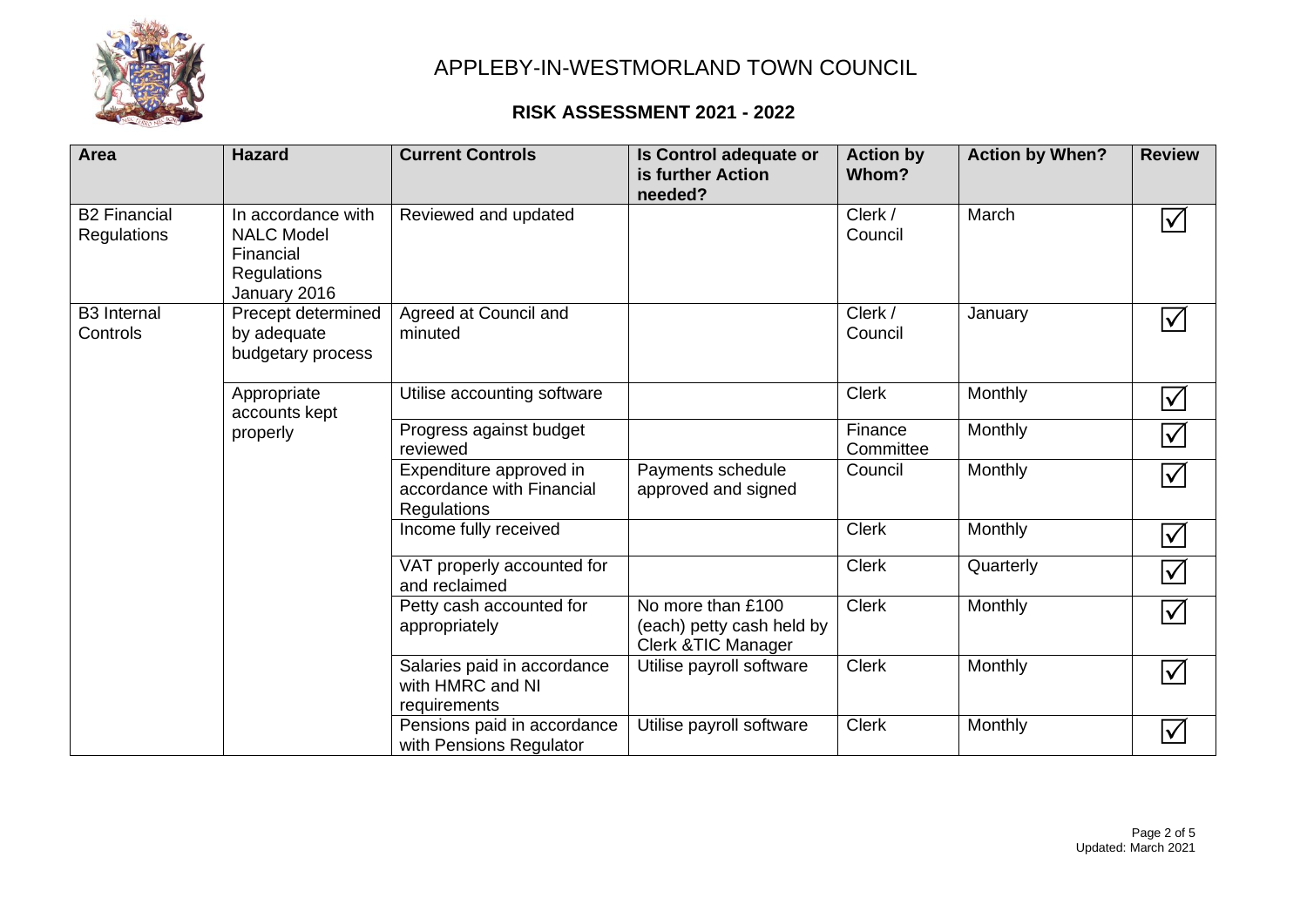

| Area                                | <b>Hazard</b>                                                  | <b>Current Controls</b>                                                              | Is Control adequate or<br>is further Action<br>needed? | <b>Action by</b><br>Whom?                        | <b>Action by When?</b> | <b>Review</b>        |
|-------------------------------------|----------------------------------------------------------------|--------------------------------------------------------------------------------------|--------------------------------------------------------|--------------------------------------------------|------------------------|----------------------|
|                                     |                                                                | Monthly and end of year<br>bank reconciliation properly<br>undertaken                | Online banking                                         | Clerk /<br>Councillor<br>(not bank<br>signatory) | Monthly / Year End     | $\blacktriangledown$ |
|                                     |                                                                | <b>Internal Audit</b>                                                                | Annual internal review                                 | <b>Clerk</b>                                     | May                    | $\blacktriangledown$ |
|                                     |                                                                | <b>Trust Funds (Charity</b><br>Accounts) accounted for and<br>reported appropriately |                                                        | Clerk /<br><b>Trustees</b>                       | April                  | $\blacktriangledown$ |
| <b>B4 Significant</b><br>risks      | Significant risks<br>identified COVID<br>19                    | Health and Safety risk<br>assessment reviewed and<br>updated                         |                                                        | Clerk /<br>Council                               | March                  | $\blacktriangledown$ |
|                                     | COVID <sub>19</sub>                                            | <b>Risk Assessment</b>                                                               |                                                        | Clerk /<br>Council                               | September 2022         | $\blacktriangledown$ |
|                                     | Moot Hall Repairs                                              | Financial risks identified and<br>reported                                           |                                                        | <b>Clerk</b>                                     | Monthly                | $\blacktriangledown$ |
| <b>B5 Assets and</b><br>Investments | <b>Asset Register</b><br>reviewed and<br>updated               |                                                                                      |                                                        | Clerk /<br>Council                               | March                  | $\blacktriangledown$ |
|                                     | Manage<br>investments<br>appropriately                         |                                                                                      |                                                        | Clerk /<br>Finance<br>Committee                  | February               | $\blacktriangledown$ |
| <b>B6</b> Insurance                 | Adequacy of<br>insurance cover<br>reviewed prior to<br>renewal |                                                                                      | Review compliance with<br>insurance policy             | <b>Clerk</b>                                     | June                   | $\blacktriangledown$ |
|                                     | Competitive<br>process to ensure<br>best value                 |                                                                                      |                                                        | <b>Clerk</b>                                     | Ongoing                | $\blacktriangledown$ |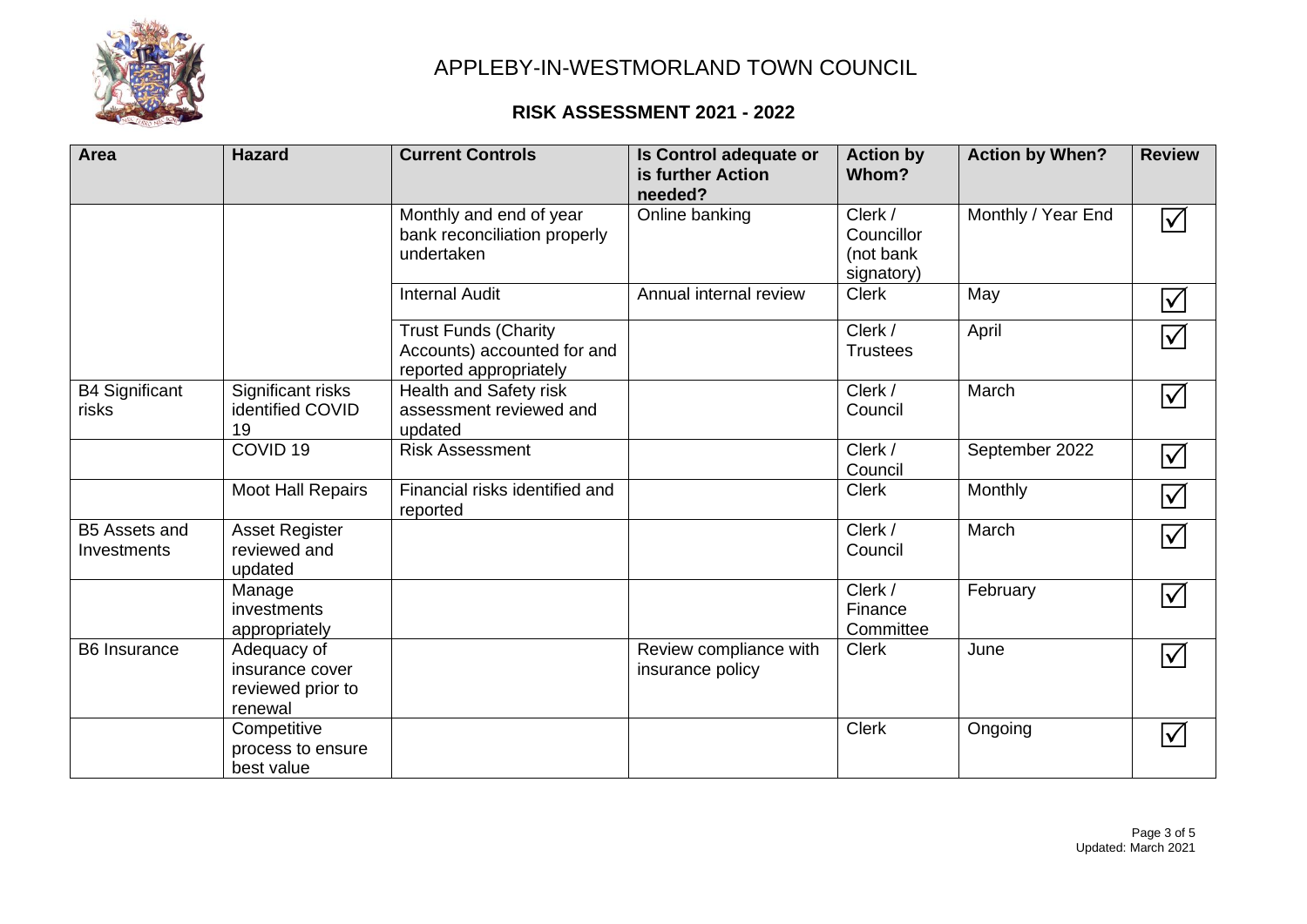

| <b>Area</b>                          | <b>Hazard</b>                                            | <b>Current Controls</b>                                                                                                            | Is Control adequate or<br>is further Action<br>needed?                      | <b>Action by</b><br>Whom? | <b>Action by When?</b>              | <b>Review</b>        |  |  |
|--------------------------------------|----------------------------------------------------------|------------------------------------------------------------------------------------------------------------------------------------|-----------------------------------------------------------------------------|---------------------------|-------------------------------------|----------------------|--|--|
| <b>C3 Business Continuity</b>        |                                                          |                                                                                                                                    |                                                                             |                           |                                     |                      |  |  |
|                                      | No plan                                                  |                                                                                                                                    | Develop Plan<br>Review 2022                                                 | <b>Clerk</b>              | To be completed by<br>December 2021 | $\boxtimes$          |  |  |
|                                      | Computer back up                                         |                                                                                                                                    | Utilise appropriate<br>secure off site computer<br>records storage facility | <b>Clerk</b>              | Ongoing                             | $ \surd $            |  |  |
| <b>C4 Data Protection</b>            |                                                          |                                                                                                                                    |                                                                             |                           |                                     |                      |  |  |
|                                      | Compliance with<br>Data Protection Act<br>1998           | Policy adopted, reviewed<br>and approved annually<br>Registration with Information<br><b>Commission Office</b>                     | Compliance with new<br><b>General Data Protection</b><br><b>Regulations</b> | Clerk /<br>Council        | Ongoing                             | $\bm{\mathcal{V}}$   |  |  |
|                                      |                                                          |                                                                                                                                    |                                                                             |                           |                                     |                      |  |  |
| <b>C5 Freedom of Information</b>     |                                                          |                                                                                                                                    |                                                                             |                           |                                     |                      |  |  |
|                                      | Compliance with<br>Freedom of<br>Information Act<br>2000 | Policy adopted, reviewed<br>and approved annually<br><b>Model Publication Scheme</b><br>adopted, reviewed and<br>approved annually |                                                                             | Clerk /<br>Council        | February                            | $\bm{\mathcal{V}}$   |  |  |
|                                      |                                                          |                                                                                                                                    |                                                                             |                           |                                     |                      |  |  |
| <b>C6 Appointment of Contractors</b> |                                                          |                                                                                                                                    |                                                                             |                           |                                     |                      |  |  |
|                                      | In accordance with<br>Financial<br>Regulations           | Review and update process                                                                                                          |                                                                             | <b>Clerk</b>              | September                           | $\blacktriangledown$ |  |  |